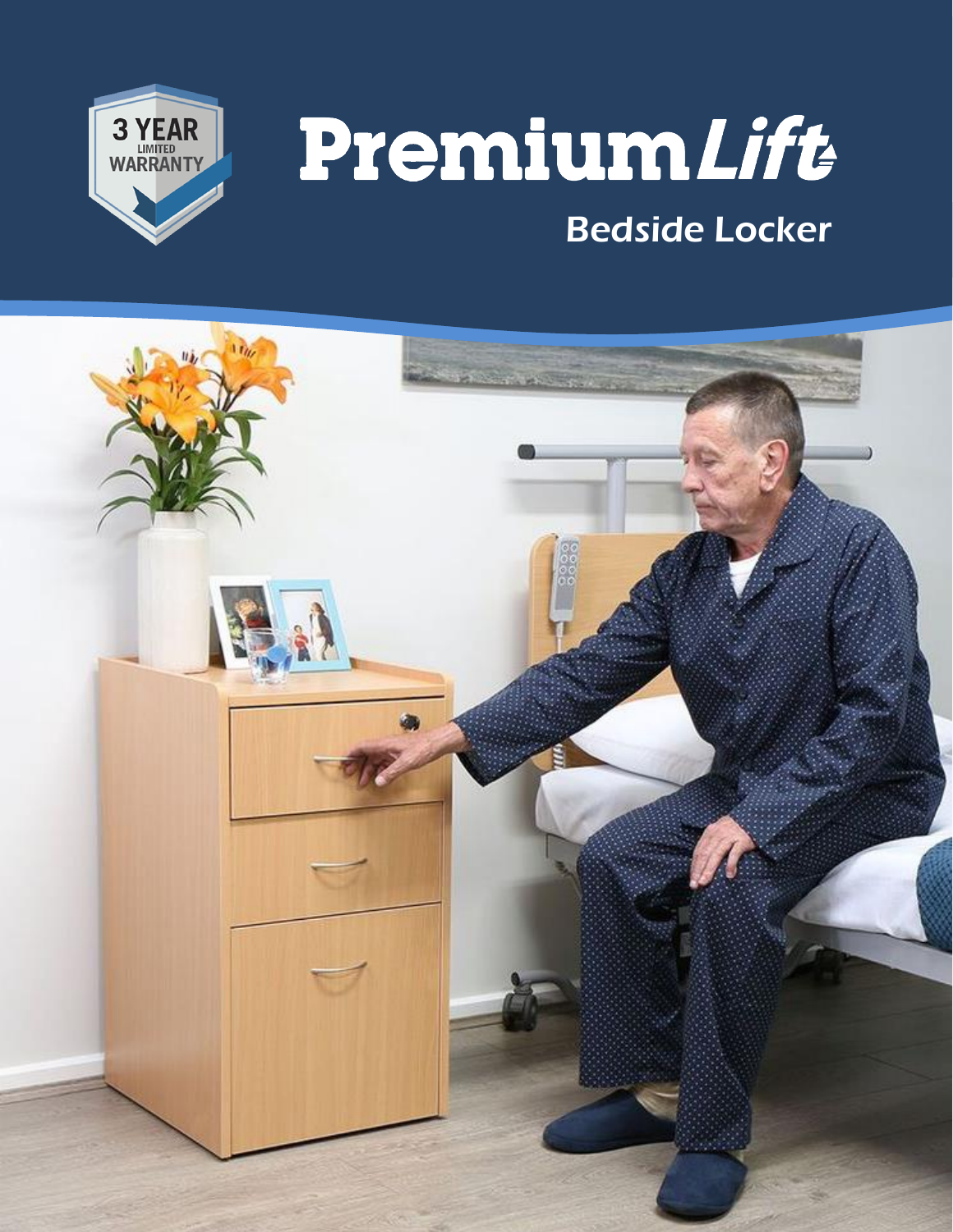#### **PremiumLift**

## Bedside Locker Strong & Durable

PremiumLift Bedside Locker design is not only a matter of appearance but also it affects the capacity of offering user friendly and functional product.

This bedside cabinet features one top lockable drawer providing secure storage for medication and/or for valuable personal belongings.

This cabinet is strong, durable and fitted with four castors. The table tops surface is easy to clean and moisture resistant allowing use of most household cleaning chemicals.

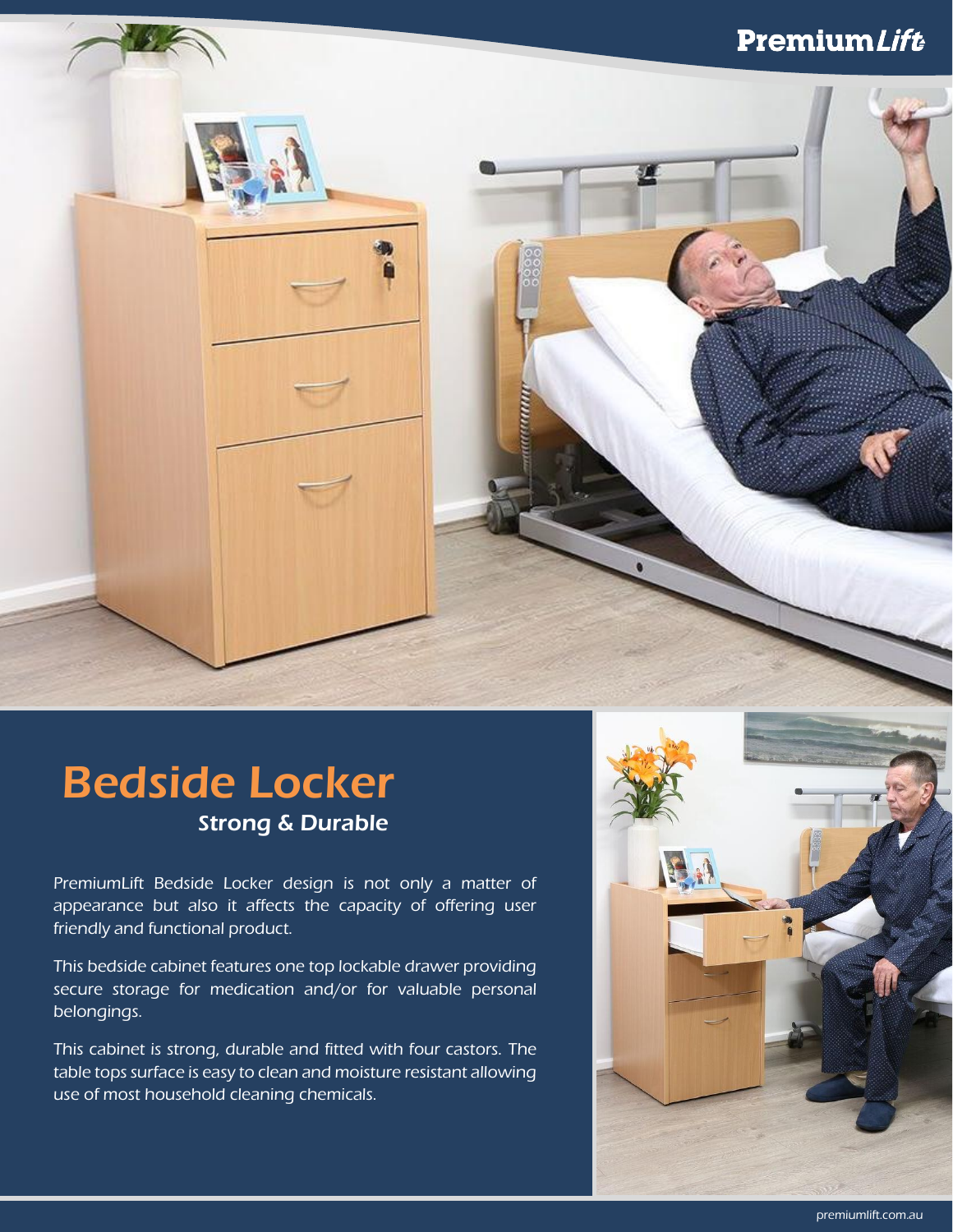#### **PremiumLift**



### Specifications

| <b>PremiumLift Bedside Locker</b> |                          |                |                 |
|-----------------------------------|--------------------------|----------------|-----------------|
| Height                            | 800 <sub>mm</sub>        | Drawer Sliders | Stainless Steel |
| Width                             | 450 <sub>mm</sub>        | Castors        | 50mm Twin wheel |
| Depth                             | 500 <sub>mm</sub>        | <b>Handles</b> | Aluminum        |
| <b>Drawers</b>                    | 3 Drawers / Top Lockable | Weight / Mass  | 30 kg           |

#### Functions & Features

#### STANDARD FEATURES

- Top Lockable drawer
- Ergonomic aluminum handles
- 50mm Twin wheel
- Beech (woodgrain)
- 3 year limited warranty

#### OPTIONAL FEATURES

- Color customization
- Size customization